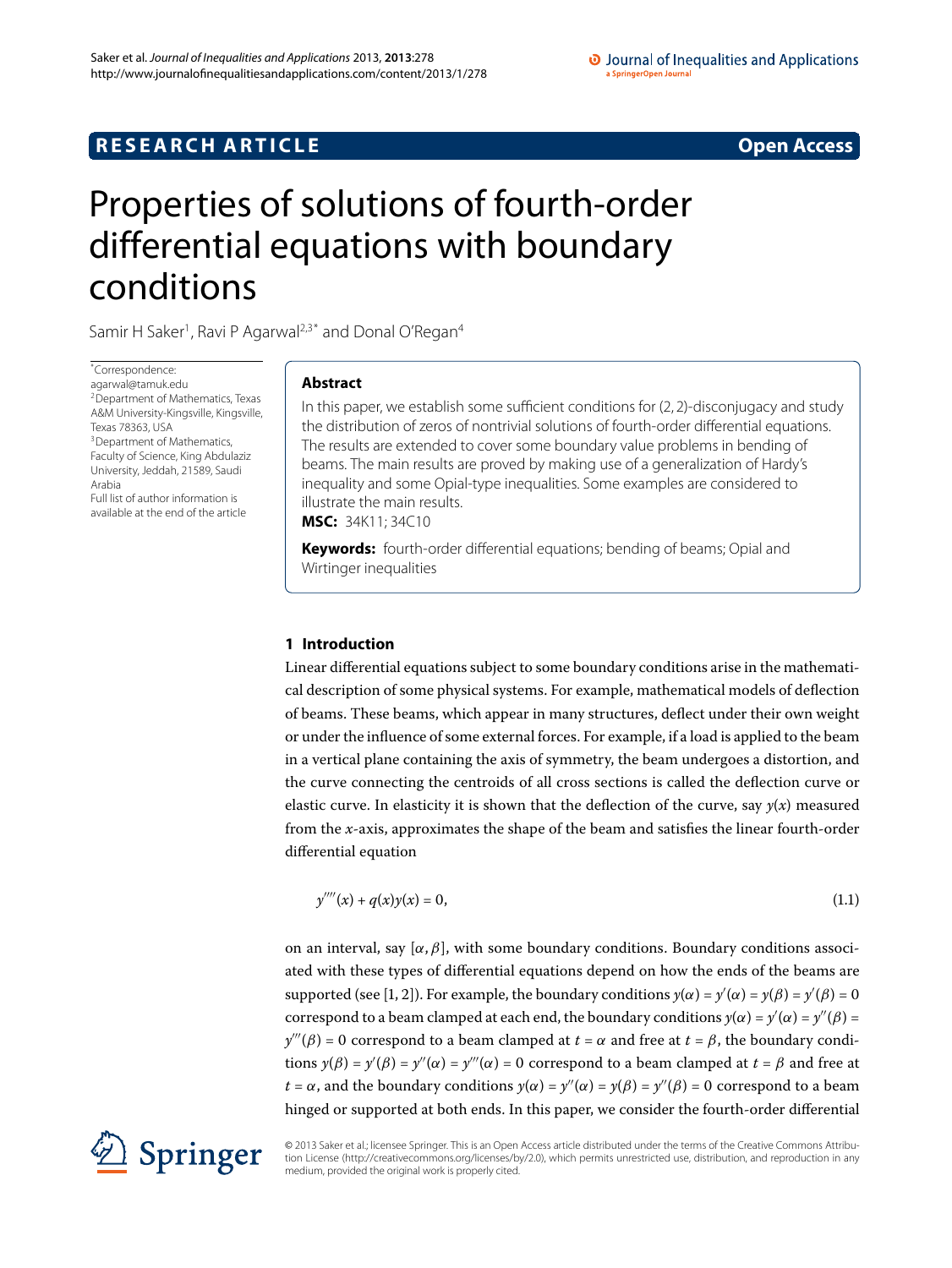equation

<span id="page-1-0"></span>
$$
(r(t)y''(t))'' - (p(t)y'(t))' + q(t)y(t) = 0, \quad t \in I,
$$
\n(1.2)

where  $r, p, q: I \to \mathbb{R}$  are continuous measurable functions such that  $r(t) > 0$ , and *I* is a nontrivial interval of reals. By a solution of (1.2) on the interval  $J \subseteq I$ , we mean a nontrivial real-valued function  $y \in C^2(J)$ , which has the property that  $r(t)y''(t) \in C^2(J)$  and satisfies equation  $(1.2)$  $(1.2)$  $(1.2)$  on *J*. We assume that  $(1.2)$  possesses such a nontrivial solution on *I*. Equa-tion (1[.](#page-1-0)2) is said to be  $(i, j)$ -disconjugate if *i* and *j* are positive integers such that  $i + j = 4$ , and no solution of (1.2) has an  $(i, j)$ -distribution of zeros, *i.e.*, no nontrivial solution has a pair of zeros of multiplicities  $i$  and  $j$  respectively[.](#page-1-0) If no nontrivial solution of  $(1.2)$  has more than three zeros, the equation is termed disconjugate[.](#page-1-0) Equation  $(1.2)$  and its generalization were studied in  $[3-17]$  $[3-17]$ . Most of the results in these papers dealt with obtaining sufficient conditions for oscillation, nonoscillation and the types of zeros of solutions, *i.e.*, the solutions that have at least four zeros, two or more of which are distinct zeros and one can determine the disconjugacy type of the equations. To the best of the authors knowledge, there are a few papers  $[18-20]$  which studied the distributions (gaps between zeros) of zeros of a special case of (1.2), when  $r(t) = 1$ . Our paper is a continuation of these papers. In particular, we establish some sufficient conditions for  $(2, 2)$ -disconjugacy and establish lower bounds on the distance between zeros of nontrivial solutions and also lower bounds on the distance between zeros of a solution and/or its derivatives. The results in  $[18, 19]$  $[18, 19]$ extended a result in the literature for disconjugacy of differential equations due to de la Vallée Poussin [21[\]](#page-14-4). This result was established for the linear *n*th-order differential equation

<span id="page-1-1"></span>
$$
y^{(n)}(t) + a_1(t)y^{(n-1)}(t) + \dots + a_n(t)y(t) = 0,
$$
\n(1.3)

with real continuous coefficients  $a_i$ . In [21] de la Vallée Poussin asserted that equation  $(1.3)$  $(1.3)$  $(1.3)$  is disconjugate on any interval sufficiently short with respect to the magnitude of the coefficients of the equation. More precisely, he proved that if  $|a_i(t)| \leq b_i$  on  $[\alpha, \beta]$  and the inequality

<span id="page-1-2"></span>
$$
\sum_{j=1}^{n} \frac{b_j(\beta - \alpha)^j}{j} < 1 \tag{1.4}
$$

holds, then  $(1.3)$  is disconjugate.

In  $[18]$  $[18]$  the authors studied a special case of  $(1.2)$  $(1.2)$  $(1.2)$  and considered the equation

<span id="page-1-3"></span>
$$
y^{(4)}(t) - (p(t)y'(t))' + q(t)y(t) = 0, \quad t \in [\alpha, \beta],
$$
\n(1.5)

and proved that if  $y(t)$  is a nontrivial solution of (1.5) which satisfies

$$
y(\alpha) = y'(\alpha) = y(\beta) = y'(\beta) = 0,
$$
\n(1.6)

then

$$
\frac{\beta-\alpha}{4}\bigg|\int_{\alpha}^{\beta}p(s)\,ds\bigg| + \frac{(\beta-\alpha)^3}{192}\bigg|\int_{\alpha}^{\beta}q(s)\,ds\bigg| \ge 1. \tag{1.7}
$$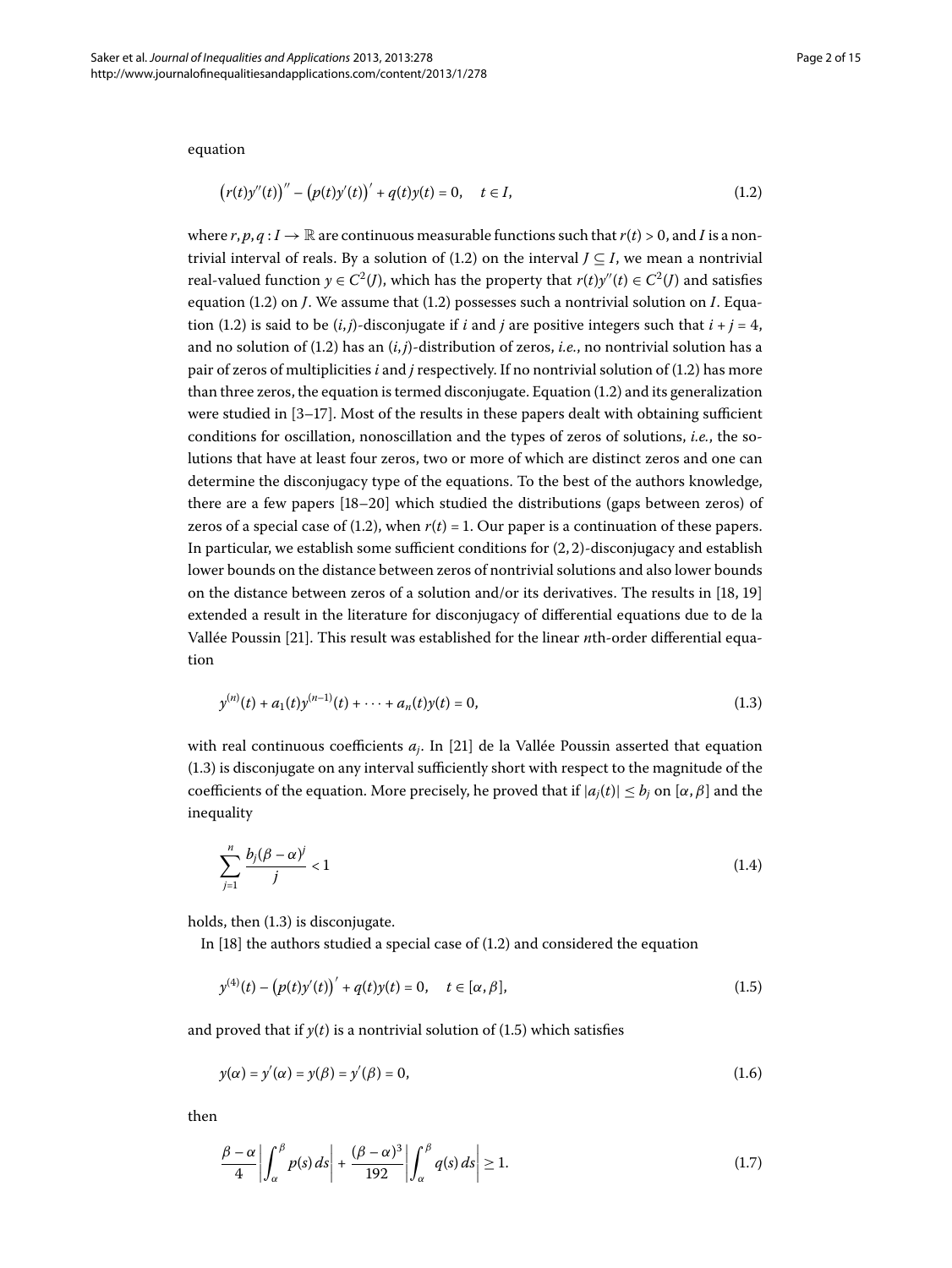In [\[](#page-14-3)19] the authors established some sufficient conditions for  $(2, 2)$ -disconjugacy of  $(1.5)$  $(1.5)$  $(1.5)$ and also proved some results on bending of beams. In particular in [\[](#page-14-3)19] the authors established: if  $y(t)$  is a nontrivial solution of (1.5) which satisfies (1.6), then

$$
\frac{2(\beta-\alpha)^{\frac{1}{2}}}{\pi}\left(\int_{\alpha}^{\beta}\left[P(t)+2Q_{2}(t)\right]^{2}dt\right)^{\frac{1}{2}}+\left(\int_{\alpha}^{\beta}Q_{1}^{2}(t)dt\right)^{\frac{1}{2}}\frac{(\beta-\alpha)^{\frac{3}{2}}}{\sqrt{48}}\geq 1.\tag{1.8}
$$

Our aim in this paper is to employ some new inequalities of Hardy's type and some Opialtype inequalities with weighted functions to establish some new results for the general equation  $(1.2)$  $(1.2)$  $(1.2)$ .

In particular, in this paper, we are concerned with the following problems for the general equation  $(1.2)$  $(1.2)$  $(1.2)$ :

- (i) obtain lower bounds for the spacing  $\beta \alpha$ , where *y* is a solution of (1.2) satisfying  $y^{(i)}(\alpha) = 0$  for  $i = 0, 1, 2$  and  $y''(\beta) = 0$ ,
- <span id="page-2-1"></span>(ii) obtain lower bounds for the spacing  $\beta - \alpha$ , where *y* is a solution of (1.2) satisfying  $y^{(i)}(\beta) = 0$  for  $i = 0, 1, 2$  and  $y''(\alpha) = 0$ ,
- (iii) obtain lower bounds for the spacing  $\beta \alpha$ , where *y* is a solution of (1.2) satisfying  $y^{(i)}(\alpha) = 0 = y^{(i)}(\beta)$  for  $i = 0, 1$ .

We also establish some new results related to some boundary value problems in bending of beams. In particular, we consider the boundary conditions  $(1.6)$  which correspond to a beam clamped at each end. The case of the boundary conditions

$$
y(\alpha) = y'(\alpha) = y''(\beta) = r(\beta)y'''(\beta) - p(\beta)y'(\beta) = 0
$$
\n(1.9)

which correspond to a beam clamped at  $t = \alpha$  and free at  $t = \beta$  and the boundary condi- $\text{tions } y(\beta) = y'(\beta) = y''(\alpha) = r(\alpha)y'''(\alpha) - p(\alpha)y'(\alpha) = 0$  which correspond to a beam clamped at  $t = \beta$  and free at  $t = \alpha$ , and the boundary conditions  $y(\alpha) = y''(\alpha) = y(\beta) = y''(\beta) = 0$ which correspond to a beam hinged or supported at both ends will be left to the interested reader.

<span id="page-2-0"></span>The rest of the paper is divided into two sections. In Section 2[,](#page-2-0) we prove several results related to the problems (i)-(iii) and also prove some results related to the boundary value problems of the bending of beams with the boundary conditions (1[.](#page-1-3)6) and (1.9). In Section 3, we give some illustrative examples. The results in this paper yield sufficient conditions for disconjugacy.

### <span id="page-2-3"></span>**2 Main results**

In this section, we prove the main results by using some generalizations of Hardy's inequality and Opial's inequality.

**Theorem 2.1** [22, Theorem 3.9.1] *Assume that the functions*  $\vartheta$  *and*  $\varphi$  *are non-negative and measurable on the interval*  $(\alpha, \beta)$ , *m, n are real numbers such that*  $\mu/m > 1$  *and*  $0 \leq$  $k \leq n-1$  *but fixed. Let*  $y(t) \in C^{(n-1)}[\alpha, \beta]$  *be such that*  $y^{(n-1)}(t)$  *absolutely continuous on*  $(\alpha, \beta)$  and  $y^{(i)}(\alpha) = 0, k \le i \le n - 1$  ( $n \ge 1$ ), then

<span id="page-2-2"></span>
$$
\int_{\alpha}^{\beta} \phi(t) \left| y^{(k)}(t) \right|^l \left| y^{(n)}(t) \right|^m dt \le K_1(\alpha, \beta) \left[ \int_{\alpha}^{\beta} \vartheta(t) \left| y^{(n)}(t) \right|^{\mu} dt \right]^{(l+m)/\mu}, \tag{2.1}
$$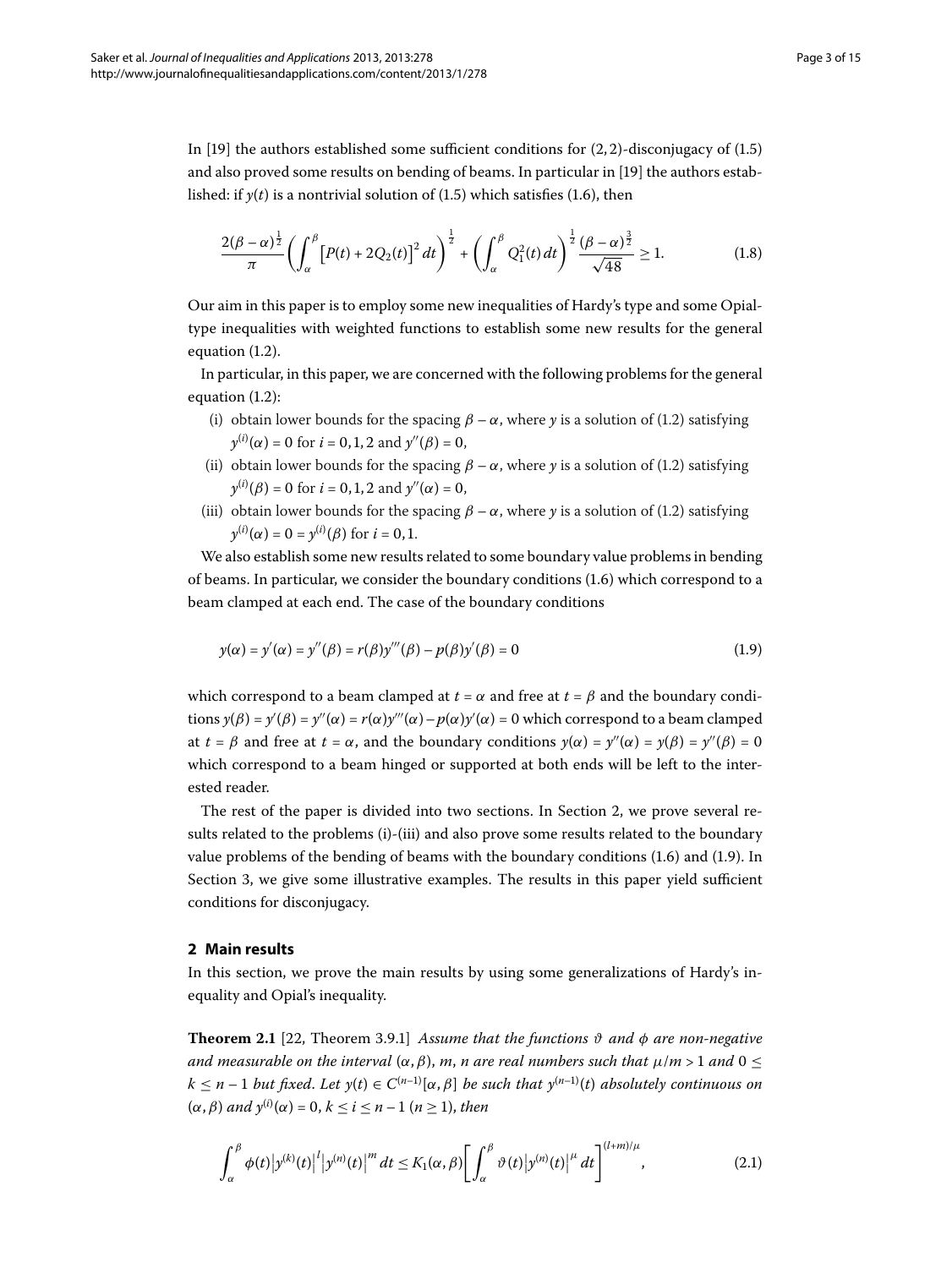*where*

$$
K_1(\alpha, \beta) := \frac{\left(\frac{m}{l+m}\right)^{\frac{m}{\mu}}}{\left((n-k-1)!\right)^l} \left[\int_{\alpha}^{\beta} \left(\frac{\phi^{\mu}(t)}{\vartheta^m(t)}\right)^{1/(\mu-m)} \left(P_{1,k}(t)\right)^{l(\mu-1)/(\mu-m)} dt\right]^{\frac{\mu-m}{\mu}},
$$
\n
$$
P_{1,k}(t) := \int_{\alpha}^{t} (t-s)^{(n-k-1)\mu/(\mu-1)} \left(\vartheta(s)\right)^{-1/(\mu-1)} ds.
$$
\n(2.2)

*If we replace*  $y^{(i)}(\alpha) = 0$  *by*  $y^{(i)}(\beta) = 0$ *, then (2.1) holds where*  $K_1$  *is replaced by*  $K_2$  *which is given by*

$$
K_2(\alpha, \beta) := \frac{\left(\frac{m}{l+m}\right)^{\frac{m}{\mu}}}{\left((n-k-1)!\right)^l} \left[\int_{\alpha}^{\beta} \left(\frac{\phi^{\mu}(t)}{\vartheta^{m}(t)}\right)^{1/(\mu-m)} \left(P_{2,k}(t)\right)^{l(\mu-1)/(\mu-m)} dt\right]^{\frac{\mu-m}{\mu}},\tag{2.3}
$$

*where*

$$
P_{2,k}(t) := \int_{t}^{\beta} (s-t)^{(n-k-1)\mu/(\mu-1)} (\vartheta(s))^{-1/(\mu-1)} ds.
$$

From Theorem 2[.](#page-2-3)1, we note that if  $y^{(i)}(\alpha) = y^{(i)}(\beta) = 0$ , then we have an inequality of the form

$$
\int_{\alpha}^{\beta} \phi(t) \left| y^{(k)}(t) \right|^l \left| y^{(n)}(t) \right|^m dt \le K(\alpha, \beta) \left[ \int_{\alpha}^{\beta} \vartheta(t) \left| y^{(n)}(t) \right|^{\mu} dt \right]^{(l+m)/\mu}, \tag{2.4}
$$

where in this case  $K(\alpha, \beta)$  is determined from the equation

<span id="page-3-0"></span>
$$
K(\alpha, \beta) = K_1(\alpha, \beta) = K_2(\alpha, \beta) < \infty. \tag{2.5}
$$

In the following[,](#page-14-6) we present a Hardy-type inequality [23, 24[\]](#page-14-7) that will be used to prove some new results related to the boundary value problems of the bending of beams. If *y* is absolutely continuous on  $(a, b)$  with  $y(a) = 0$  or  $y(b) = 0$ , then the following inequality holds:

$$
\left(\int_{a}^{b} p(t) |y(t)|^{n} dt\right)^{\frac{1}{n}} \leq C \left(\int_{a}^{b} r(t) |y'(t)|^{m} dt\right)^{\frac{1}{m}},
$$
\n(2.6)

where *q*, *r* the weighted functions are measurable positive functions in the interval (*a*, *b*) and *m*, *n* are real parameters satisfying  $0 < n \leq \infty$  and  $1 \leq m \leq \infty$ . The constant *C* satisfies

$$
C \le k(m, n)A \quad \text{for } 1 < m \le n,\tag{2.7}
$$

where  $k(m, n) = n^{1/m} (m^*)^{1/m^*}$  and  $m^* = \frac{m}{m-1}$  and

$$
A := A(a) = \sup_{a < t < b} \left( \int_{t}^{b} p(t) dt \right)^{\frac{1}{n}} \left( \int_{a}^{t} r^{1-m^{*}}(s) ds \right)^{1/m^{*}} \quad \text{if } y(a) = 0,
$$
  

$$
A := A(b) = \sup_{a < t < b} \left( \int_{a}^{t} p(t) dt \right)^{\frac{1}{n}} \left( \int_{t}^{b} r^{1-m^{*}}(s) ds \right)^{1/m^{*}} \quad \text{if } y(b) = 0.
$$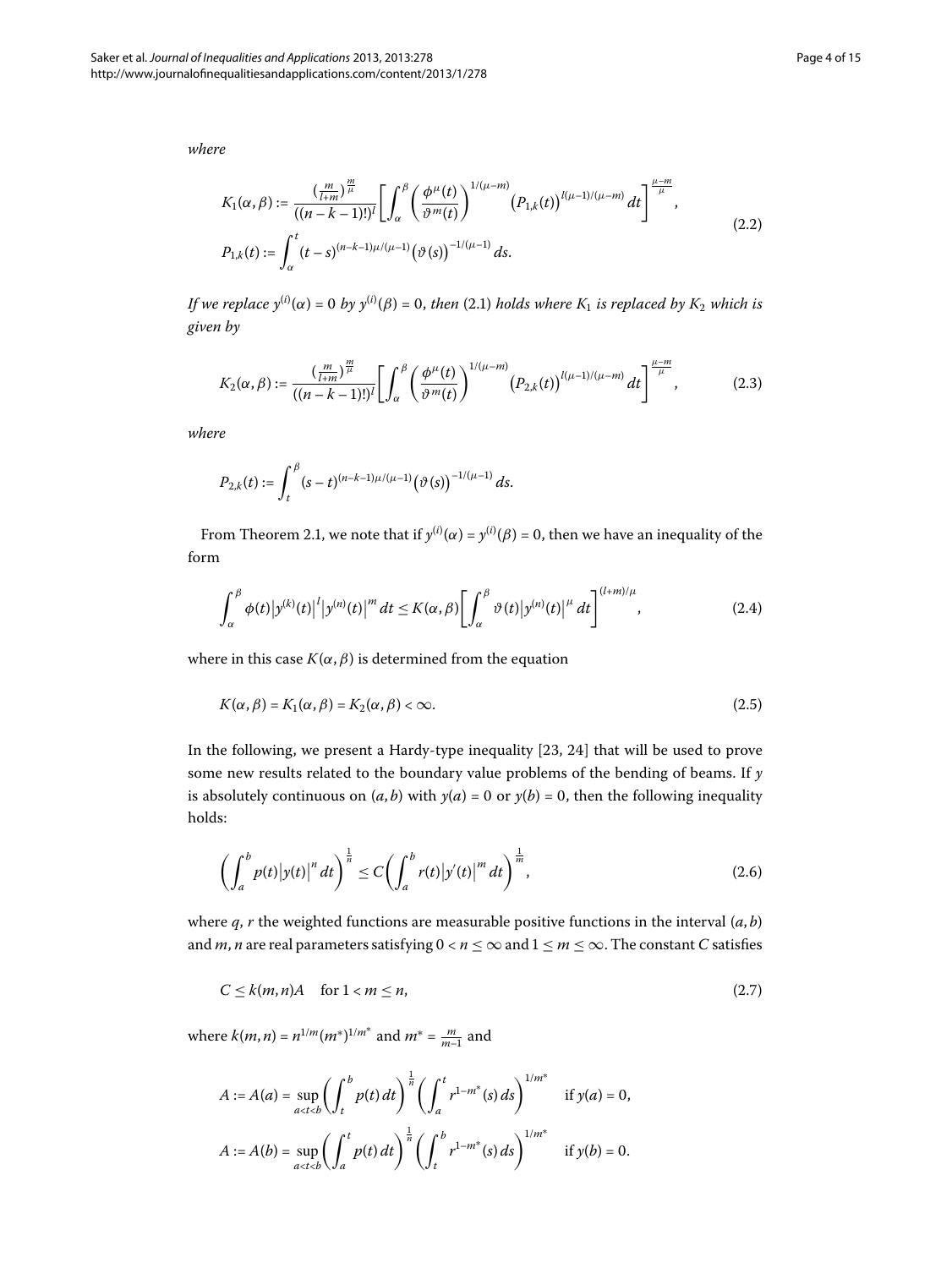An inequality of type (2[.](#page-3-0)6) also holds when  $y(a) = y(b) = 0$ . In this case, we see that (2.6) is satisfied if  $C \leq k(m, n)A(a, b)$ , where

$$
A(a,b) = \sup_{(c,d)\subset(a,b)} \left(\int_c^d p(t) dt\right)^{\frac{1}{n}} \times \min\left\{\left(\int_a^c r^{1-m^*}(s) ds\right)^{1/m^*}, \left(\int_d^b r^{1-m^*}(s) ds\right)^{1/m^*}\right\}.
$$
 (2.8)

For simplicity, we let

<span id="page-4-5"></span>
$$
A(r) = \sup_{(c,d)\subset(\alpha,\beta)} \left(\int_c^d r(t) dt\right)^{\frac{1}{2}}
$$
  
 
$$
\times \min\left\{\left(\int_\alpha^c \frac{1}{r(s)} ds\right)^{1/2}, \left(\int_d^\beta \frac{1}{r(s)} ds\right)^{1/2}\right\}.
$$
 (2.9)

Now, we are ready to state and prove the main results. For simplicity, we introduce the following notations:

<span id="page-4-3"></span><span id="page-4-1"></span>
$$
\Phi_{1}(Q,r) := \frac{1}{2\sqrt{2}} \left[ \int_{\alpha}^{\beta} \frac{Q^{2}(t)}{r(t)} P_{1,0}(t) dt \right]^{\frac{1}{2}}, \qquad P_{1,0}(t) := \int_{\alpha}^{t} \frac{(t-s)^{4}}{r(s)} ds,
$$
\n
$$
\Psi_{1}(Q,r) := \sqrt{\frac{1}{2}} \left[ \int_{\alpha}^{\beta} \frac{Q^{2}(t)}{r(t)} P_{1,1}(t) \right]^{\frac{1}{2}}, \qquad P_{1,1}(t) = \int_{\alpha}^{t} \frac{1}{r(s)} ds,
$$
\n
$$
\Pi_{1}(p,r) := \frac{1}{\sqrt{2}} \left[ \int_{\alpha}^{\beta} \frac{p^{2}(t)}{r(t)} P_{1}(t) dt \right]^{\frac{1}{2}}, \qquad P_{1}(t) := \int_{\alpha}^{t} \frac{(t-s)^{2}}{r(s)} ds,
$$
\n
$$
\Lambda_{1}(r,r') := \sqrt{\frac{1}{2}} \left[ \int_{\alpha}^{\beta} \frac{(r'(t))^{2}}{r(t)} P_{1,2}(t) dt \right]^{\frac{1}{2}}, \qquad P_{1,2}(t) = \int_{\alpha}^{t} \frac{1}{r(s)} ds,
$$
\n
$$
(2.10)
$$

<span id="page-4-4"></span>and

<span id="page-4-0"></span>
$$
\Phi_2(Q,r) := \frac{1}{2\sqrt{2}} \left[ \int_{\alpha}^{\beta} \frac{Q^2(t)}{r(t)} P_{2,0}(t) dt \right]^{\frac{1}{2}}, \qquad P_{2,0}(t) := \int_{t}^{\beta} \frac{(s-t)^4}{r(s)} ds,
$$
\n
$$
\Psi_2(Q,r) := \sqrt{\frac{1}{2}} \left[ \int_{\alpha}^{\beta} \frac{Q^2(t)}{r(t)} P_{2,1}(t) \right]^{\frac{1}{2}}, \qquad P_{2,1}(t) = \int_{t}^{\beta} \frac{1}{r(s)} ds,
$$
\n
$$
\Pi_2(p,r) := \frac{1}{\sqrt{2}} \left[ \int_{\alpha}^{\beta} \frac{P^2(t)}{r(t)} P_2(t) dt \right]^{\frac{1}{2}}, \qquad P_2(t) := \int_{t}^{\beta} \frac{(s-t)^2}{r(s)} ds,
$$
\n
$$
\Lambda_2(r,r') := \sqrt{\frac{1}{2}} \left[ \int_{\alpha}^{\beta} \frac{(r'(t))^2}{r(t)} P_{2,2}(t) dt \right]^{\frac{1}{2}}, \qquad P_{2,2}(t) := \int_{t}^{\beta} \frac{1}{r(s)} ds.
$$
\n(2.11)

**Theorem 2[.](#page-1-0)2** Suppose that y is a nontrivial solution of (1.2). If  $y^{(i)}(\alpha) = 0$  for  $i = 0, 1, 2$  and *y''* (β) = 0, *then* 

<span id="page-4-2"></span>
$$
\Phi_1(Q,r) + \Psi_1^*(Q,r) + \Pi_1(p,r) + \Lambda_1(P,r,P_{1,2}) \ge 1,\tag{2.12}
$$

*where*  $Q(t) = \int_t^\beta q(s) ds$  and  $\Psi_1^*(Q, r) = 4A^2(r)\Psi_1(Q, r)$ . *If*  $y^{(i)}(\beta) = 0$  for  $i = 0, 1, 2$  and  $y''(\alpha) = 0$ , *then*

$$
\Phi_2(Q,r) + \Psi_2^*(Q,r) + \Pi_2(p,r) + \Lambda_2(P,r,P_{2,2}) \ge 1,
$$
\n(2.13)

*where*  $Q(t) = \int_{\alpha}^{t} q(s) ds$  and  $\Psi_2^*(Q, r) = 4A^2(r)\Psi_2(Q, r)$ .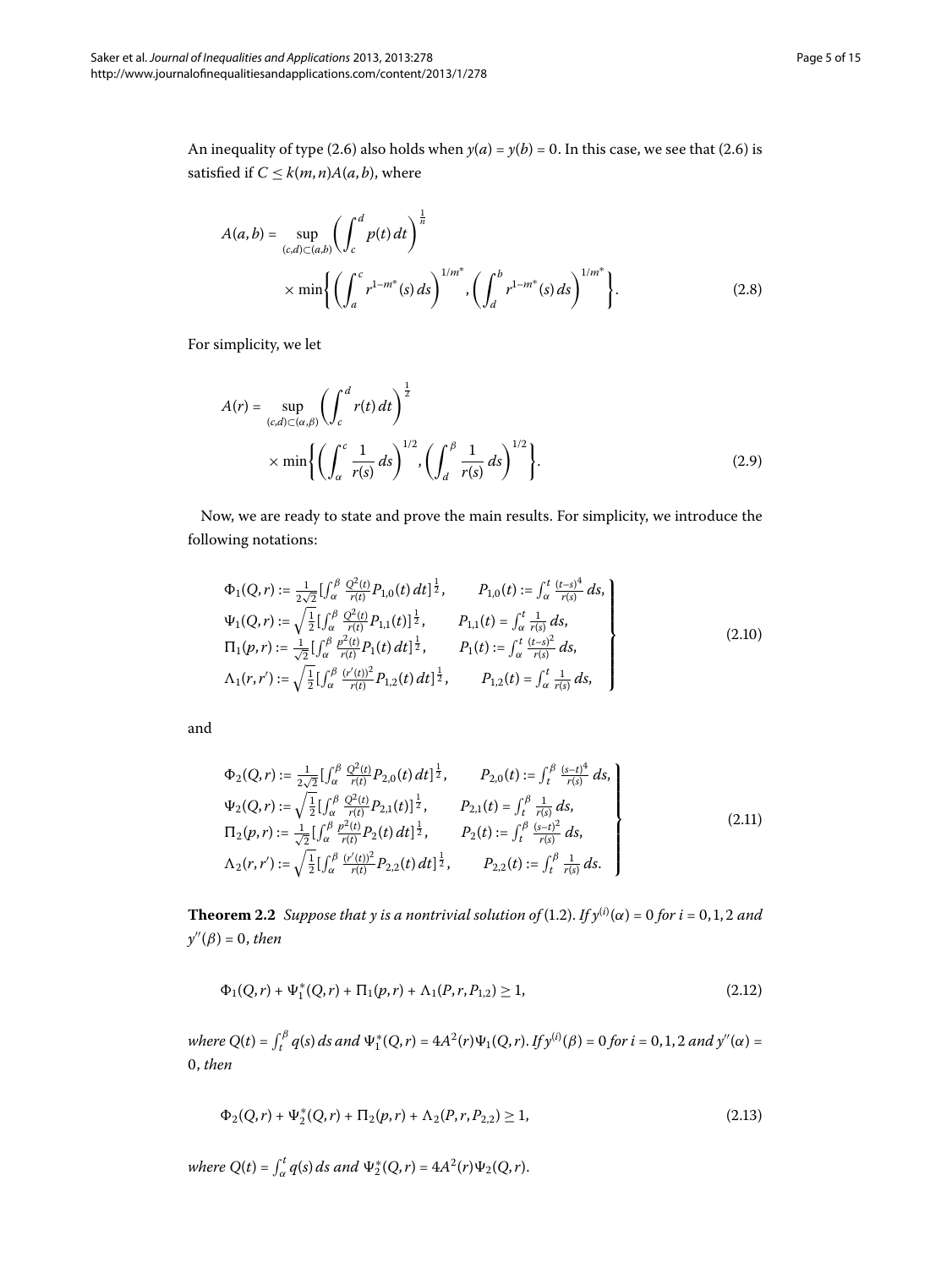*Proof* We prove (2[.](#page-1-0)12). Multiplying (1.2) by  $y''(t)$  and integrating by parts yield

<span id="page-5-2"></span>
$$
\int_{\alpha}^{\beta} (r(t)y''(t))''y''(t) dt = (r(t)y''(t))'y''(t)|_{\alpha}^{\beta} - \int_{\alpha}^{\beta} (r(t)y''(t))'y'''(t) dt
$$

$$
= \int_{\alpha}^{\beta} (p(t)y'(t))'y''(t) dt - \int_{\alpha}^{\beta} q(t)y(t)y''(t) dt.
$$
(2.14)

This with  $y''(\alpha) = y''(\beta) = 0$  and  $Q(t) = \int_t^\beta q(s) ds$  yields

$$
\int_{\alpha}^{\beta} r(t) (y'''(t))^2 dt = - \int_{\alpha}^{\beta} r'(t) y''(t) y'''(t) dt - \int_{\alpha}^{\beta} (p(t) y'(t))' y''(t) dt - \int_{\alpha}^{\beta} Q'(t) y(t) y''(t) dt.
$$
\n(2.15)

Integrating by parts the term  $\int_{\alpha}^{\beta} (p(t)y'(t))'y''(t) \, dt$ , we see that

<span id="page-5-1"></span>
$$
\int_{\alpha}^{\beta} (p(t)y'(t))'y''(t) dt = p(t)y'(t)y''(t)|_{\alpha}^{\beta} - \int_{\alpha}^{\beta} p(t)y'(t)y'''(t) dt.
$$

Using the assumption  $y''(\alpha) = y''(\beta) = 0$ , we have

$$
-\int_{\alpha}^{\beta} (p(t)y'(t))'y''(t) dt = \int_{\alpha}^{\beta} p(t)y'(t)y'''(t) dt.
$$
 (2.16)

Integrating by parts the term  $\int_{\alpha}^{\beta} Q'(t) y''(t) y(t) \, dt$  yields

<span id="page-5-0"></span>
$$
\int_{\alpha}^{\beta} Q'(t)y''(t)y(t) dt = Q(t)y''(t)y(t)|_{\alpha}^{\beta} - \int_{\alpha}^{\beta} Q(t)y'(t)y''(t) dt
$$

$$
- \int_{\alpha}^{\beta} Q(t)y(t)y'''(t) dt.
$$

Using the assumption  $y''(\beta) = y''(\alpha) = 0$ , we obtain

<span id="page-5-4"></span>
$$
-\int_{\alpha}^{\beta} Q'(t)y''(t)y(t) dt = \int_{\alpha}^{\beta} Q(t)y'(t)y''(t) dt + \int_{\alpha}^{\beta} Q(t)y(t)y'''(t) dt.
$$
 (2.17)

Substituting  $(2.17)$  $(2.17)$  $(2.17)$  and  $(2.16)$  into  $(2.15)$  yields

<span id="page-5-3"></span>
$$
\int_{\alpha}^{\beta} r(t) |y'''(t)|^2 dt \le \int_{\alpha}^{\beta} |p(t)| |y'(t)| |y'''(t)| dt + \int_{\alpha}^{\beta} |Q(t)| |y'(t)| |y''(t)| dt + \int_{\alpha}^{\beta} |Q(t)| |y(t)| |y'''(t)| dt + \int_{\alpha}^{\beta} |r'(t)| |y''(t)| |y'''(t)| dt.
$$
 (2.18)

Applying the inequality (2[.](#page-2-2)1) on the integral  $\int_{\alpha}^{\beta} |Q(t)| |y(t)| |y''(t)| dt$ , with  $\phi(t) = |Q(t)|$ ,  $\vartheta(t) = r(t), m = 1, k = 0, l = 1, n = 3 \text{ and } \mu = 2$ , we get (note that  $y^{(i)}(\alpha) = 0$  for  $i = 0, 1, 2$ ) that

$$
\int_{\alpha}^{\beta} |Q(t)|y(t)|y'''(t)| dt \leq \Phi_1(Q,r) \int_{\alpha}^{\beta} r(t)|y'''(t)|^2 dt,
$$
\n(2.19)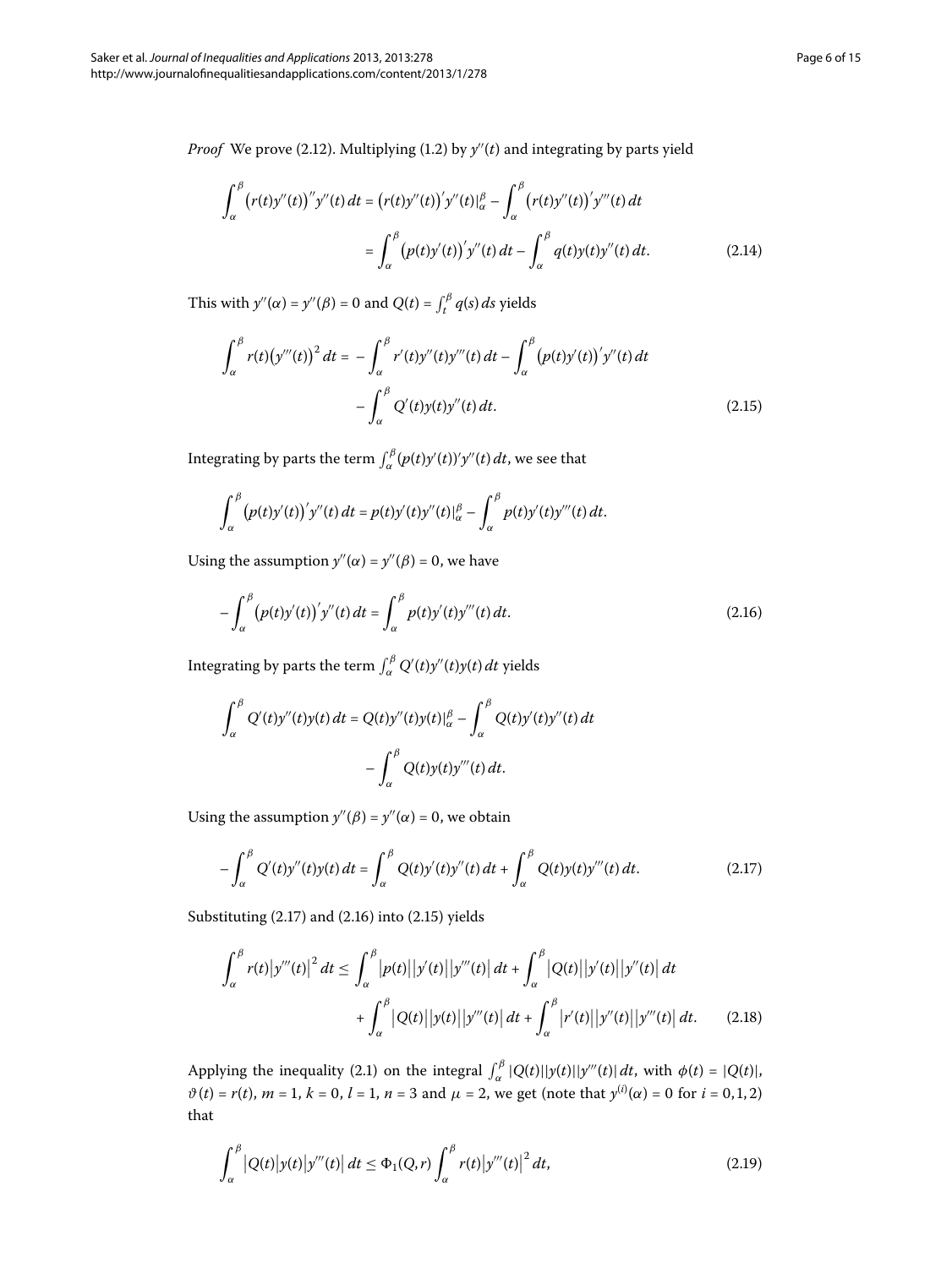where  $\Phi_1(Q,r)$  is defined as in (2[.](#page-2-2)10). Applying the inequality (2.1) again on the integral

<span id="page-6-1"></span>
$$
\int_{\alpha}^{\beta} |Q(t)| |y'(t)| |y''(t)| dt,
$$

with  $\phi(t) = Q(t)$ ,  $\vartheta(t) = r(t)$ ,  $k = 1$ ,  $n = 2$ ,  $l = m = 1$  and  $\mu = 2$ , we see that

<span id="page-6-0"></span>
$$
\int_{\alpha}^{\beta} |Q(t)| |y'(t)| |y''(t)| dt \leq \Psi_1(Q, r) \int_{\alpha}^{\beta} r(t) |y''(t)|^2 dt,
$$
\n(2.20)

where  $\Psi_1(Q,r)$  is defined as in (2[.](#page-3-0)10). Applying the inequality (2.6) on the integral  $\int_{\alpha}^{\beta} r(t)|y''(t)|^2 dt$  (note  $y''(\alpha) = 0 = y''(\beta)$ ), we see that

<span id="page-6-2"></span>
$$
\int_{\alpha}^{\beta} r(t) |y''(t)|^2 dt \le 4A^2(r) \int_{\alpha}^{\beta} r(t) |y'''(t)|^2 dt.
$$
 (2.21)

Substituting  $(2.21)$  into  $(2.20)$ , we have

<span id="page-6-3"></span>
$$
\int_{\alpha}^{\beta} |Q(t)| |y'(t)| |y''(t)| dt \leq \Psi_1^*(Q, r) \int_{\alpha}^{\beta} r(t) |y'''(t)|^2 dt.
$$
 (2.22)

Applying the inequality (2.1) on the integral  $\int_{\alpha}^{\beta} |p(t)| |y'(t)| |y'''(t)| dt$ , with  $\phi(t) = |p(t)|$ ,  $\vartheta(t) = r(t), m = 1, k = 1, l = 1, n = 3$  and  $\mu = 2$ , we get (note that  $y^{(i)}(\alpha) = 0$  for  $i = 0, 1, 2$ ) that

$$
\int_{\alpha}^{\beta} |p(t)|y'(t)|y'''(t)| dt \leq \Pi_1(p,r) \int_{\alpha}^{\beta} r(t) |y'''(t)|^2 dt,
$$
\n(2.23)

where  $\Pi_1(p,r)$  is defined as in (2.10). Applying the inequality (2.1) again on the integral

<span id="page-6-4"></span>
$$
\int_{\alpha}^{\beta} |p'(t)| |y''(t)| |y'''(t)| dt,
$$

with  $\phi(t) = p'(t)$ ,  $\vartheta(t) = r(t)$ ,  $k = 2$ ,  $n = 3$ ,  $l = m = 1$  and  $\mu = 2$ , we see that

$$
\int_{\alpha}^{\beta} \left| p'(t) \right| \left| y'(t) \right| \left| y''(t) \right| dt \le \Lambda_1(r, r') \left[ \int_{\alpha}^{\beta} r(t) \left| y'''(t) \right|^2 dt \right],\tag{2.24}
$$

where  $\Lambda_1(r,r')$  is defined as in (2[.](#page-5-4)10). Substituting (2.19), (2.22), (2.23) and (2.24) into (2.18) and canceling the term  $\int_{\alpha}^{\beta} r(t)|y'''(t)|^2 dt$ , we have

$$
\Phi_1(Q,r,)+\Psi_1^*(Q,r)+\Pi_1(p,r)+\Lambda_1(r,r')\geq 1,
$$

which is the desired inequality (2[.](#page-4-2)12). The proof of (2.13) is similar to the proof of (2.12) by using integration by parts,  $K_1(\alpha, \beta)$  is replaced by  $K_2(\alpha, \beta)$  and  $\Phi_2(Q,r)$ ,  $\Psi_2^*(Q,r)$ ,  $\Pi_2(p,r)$ and  $\Lambda_2(r,r')$  which are defined in (2.11) instead of the constants  $\Phi_1(Q,r)$ ,  $\Psi_1^*(Q,r)$ ,  $\Pi_1(p,r)$ and  $\Lambda_1(r,r')$ . The proof is complete.  $\Box$  $\Box$ 

In the following, we apply a special case of an inequality with two functions proved by Agarwal and Pang [\[](#page-14-8)25]. In this case  $\Psi_1^*(Q,r)$  and  $\Psi_2^*(Q,r)$  will be replaced by  $C_2$  and  $C_2^*$ defined below. This inequality is given in the following theorem.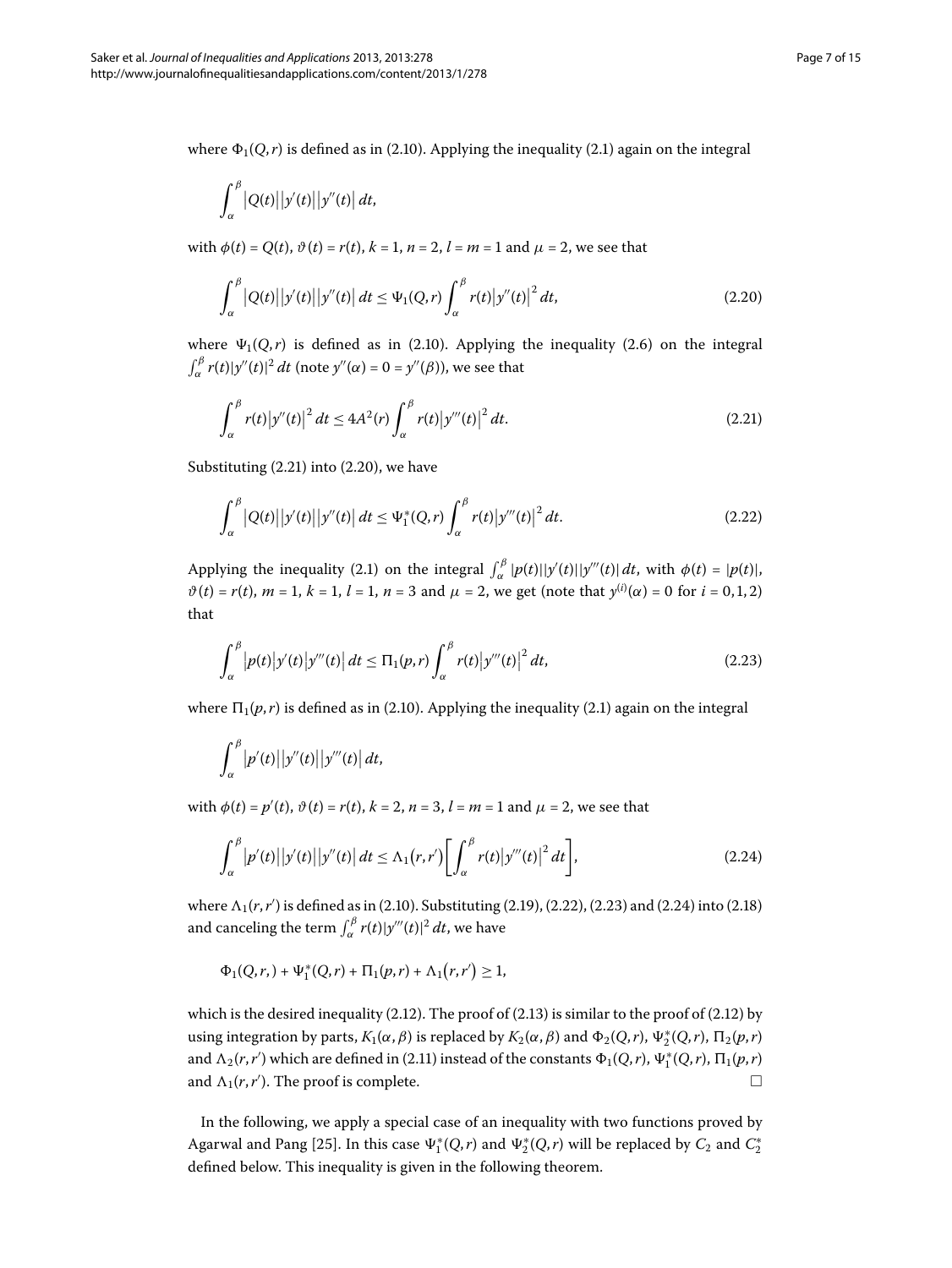<span id="page-7-0"></span>
$$
\int_{\alpha}^{\beta} c(t) |y^{(k)}(t)| |y^{(k+1)}(t)| dt \leq C_{\alpha} \int_{\alpha}^{\beta} r(t) |y^{(n)}(t)|^2 dt,
$$
\n(2.25)

*where*

$$
C_{\alpha} := \frac{1}{2((n-k-1)!)^2} \max_{t \in [\alpha,\beta]} c(t) \int_{\alpha}^{\beta} \frac{(s-\alpha)^{2(n-k-1)}}{r(s)} ds.
$$

*If*  $y(t) \in C^{n-1}[\alpha, \beta]$  *such that*  $y^{(i)}(\beta) = 0, k \le i \le n-1$ ,  $y^{(n-1)}$  *is absolutely continuous on*  $(\alpha, \beta)$ , *then* (2.25) *holds with*  $C_{\alpha}$  *is replaced by*  $C_{\beta}$  *where* 

<span id="page-7-1"></span>
$$
C_{\beta} := \frac{1}{2((n-k-1)!)^2} \max_{t \in [\alpha,\beta]} c(t) \int_{\alpha}^{\beta} \frac{(\beta-s)^{2(n-k-1)}}{r(s)} ds.
$$

Now we apply the inequality (2[.](#page-1-0)25). Suppose that the solution  $y(t)$  of (1.2) satisfies  $y'(\alpha)$  =  $y''(\alpha) = 0$ . Applying the inequality (2.25) with  $c(t) = Q(t)$ ,  $k = 1$  and  $n = 3$  on the term  $\int_\alpha^\beta |Q(t)||y'(t)||y''(t)|\,dt$ , we obtain

$$
\int_{\alpha}^{\beta} |Q(t)| |y'(t)| |y''(t)| dt \leq C_2 \int_{\alpha}^{\beta} r(t) |y'''(t)|^2 dt,
$$
\n(2.26)

where

$$
C_2 := \frac{1}{2} \max_{t \in [\alpha, \beta]} |Q(t)| \int_{\alpha}^{\beta} \frac{(s - \alpha)^2}{r(s)} ds.
$$

<span id="page-7-2"></span>If instead  $y'(\beta) = y''(\beta) = 0$ , then (2[.](#page-7-1)26) holds where  $C_2$  is replaced by

$$
C_2^* := \frac{1}{2} \max_{t \in [\alpha,\beta]} |Q(t)| \int_\alpha^\beta \frac{(\beta - s)^2}{r(s)} ds.
$$

Using  $C_2$  and  $C_2^*$  instead of  $\Psi_1(Q,r)$  and  $\Psi_2(Q,r)$  in the proof of Theorem 2.2, we obtain the following result.

**Theorem 2[.](#page-1-0)4** Suppose that y is a nontrivial solution of (1.2). If  $y^{(i)}(\alpha) = 0$  for  $i = 0, 1, 2$  and  $y''(\beta) = 0$ , *then* 

$$
\Phi_1(Q,r) + \Pi_1(p,r) + \frac{1}{2} \max_{t \in [\alpha,\beta]} |Q(t)| \int_{\alpha}^{\beta} \frac{(s-\alpha)^2}{r(s)} ds + \Lambda_1(r,r') \ge 1,
$$

*where*  $Q(t) = \int_{t}^{\beta} q(s) ds$ . *If*  $y^{(i)}(\beta) = 0$  for  $i = 0, 1, 2$  and  $y''(\alpha) = 0$ , then

$$
\Phi_2(Q,r) + \Pi_2(p,r) + \frac{1}{2} \max_{t \in [\alpha,\beta]} |Q(t)| \int_{\alpha}^{\beta} \frac{(\beta - s)^2}{r(s)} ds + \Lambda_2(r,r') \ge 1,
$$

*where*  $Q(t) = \int_{\alpha}^{t} q(s) ds$ .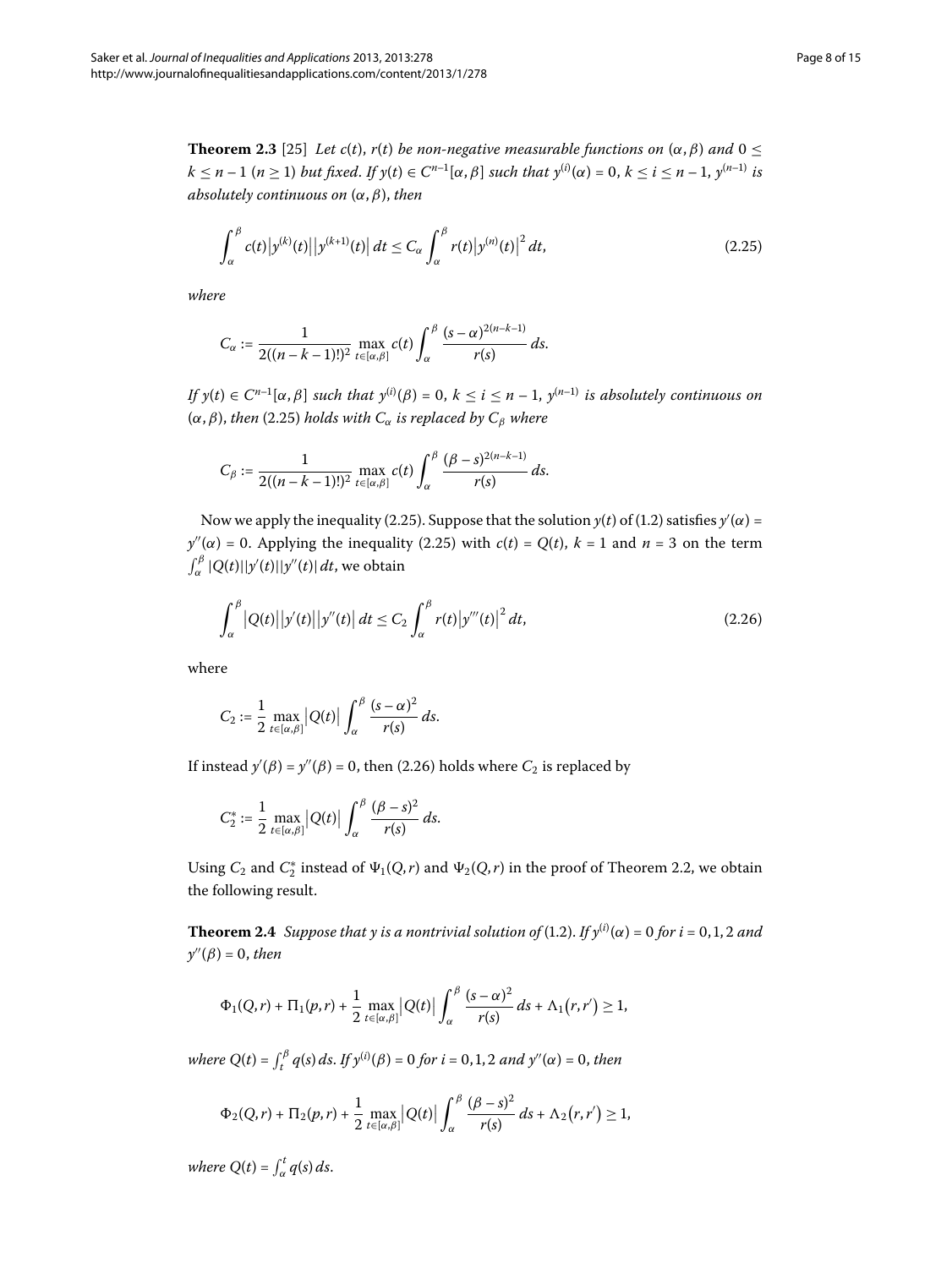If the function  $r(t)$  is non-increasing on  $[\alpha, \beta]$ , then

$$
\left[\int_{\alpha}^{\beta}\frac{(s-\alpha)^2}{r(s)}\,ds\right]\leq\frac{1}{r(\beta)}\left[\int_{\alpha}^{\beta}(s-\alpha)^2\,ds\right]=\frac{(\beta-\alpha)^3}{3r(\beta)},
$$

and

$$
\left[\int_{\alpha}^{\beta}\frac{(\beta-s)^2}{r(s)}\,ds\right]\leq\frac{1}{r(\beta)}\left[\int_{\alpha}^{\beta}(\beta-s)^2\,ds\right]=\frac{(\beta-\alpha)^3}{3r(\beta)}.
$$

Substituting these last two inequalities into Theorem 2.4, we have the following result.

**Theorem .** *Assume that r*(*t*) *is a non-increasing function*. *If y is a nontrivial solution of* (1[.](#page-1-0)2) which satisfies  $y^{(i)}(x) = 0$  for  $i = 0, 1, 2$  and  $y''(\beta) = 0$ , then

$$
\Phi_1(Q,r)+\Pi_1(p,r)+\frac{(\beta-\alpha)^3}{6r(\beta)}\max_{t\in[\alpha,\beta]}\left|\int_t^\beta q(s)\,ds\right|+\Lambda_1(r,r')\geq 1.
$$

If instead  $y^{(i)}(\beta) = 0$  for  $i = 0, 1, 2$  and  $y''(\alpha) = 0$ , then

<span id="page-8-0"></span>
$$
\Phi_2(Q,r)+\Pi_2(p,r)+\frac{(\beta-\alpha)^3}{6r(\beta)}\max_{t\in[\alpha,\beta]}\left|\int_{\alpha}^t q(s)\,ds\right|+\Lambda_2(r,r')\geq 1.
$$

In the following, we apply an inequality due to Boyd [] to obtain new results. The Boyd inequality states that if  $y \in C^1[a, b]$  with  $y(a) = 0$  (or  $y(b) = 0$ ), then

<span id="page-8-1"></span>
$$
\int_{a}^{b} |y(t)|^{v} |y'(t)|^{n} dt \le N(v, \eta, s) (b - a)^{v} \left(\int_{a}^{b} |y'(t)|^{s} dt\right)^{\frac{v + \eta}{s}}, \tag{2.27}
$$

where  $\nu > 0$ ,  $s > 1$ ,  $0 \le \eta < s$ ,

$$
N(\nu, \eta, s) := \frac{(s - \eta)\nu^{\nu} \sigma^{\nu + \eta - s}}{(s - 1)(\nu + \eta)(I(\nu, \eta, s))^{\nu}}, \qquad \sigma := \left\{ \frac{\nu(s - 1) + (s - \eta)}{(s - 1)(\nu + \eta)} \right\}^{\frac{1}{s}},
$$
(2.28)

and

$$
I(\nu,\eta,s):=\int_0^1\left\{1+\frac{s(\eta-1)}{s-\eta}t\right\}^{-(\nu+\eta+s\nu)/sv} \left[1+(\eta-1)t\right]t^{1/\nu-1}\,dt.
$$

Note that an inequality of type (2[.](#page-8-0)27) also holds when  $y(a) = y(b) = 0$ . Choose  $c = (a + b)/2$ and apply  $(2.27)$  to  $[a, c]$  and  $[c, b]$  and then add to obtain

<span id="page-8-2"></span>
$$
\int_{a}^{b} |y(t)|^{v} |y'(t)|^{n} dt \le N(v, \eta, s) \left(\frac{b-a}{2}\right)^{v} \left(\int_{a}^{b} |y'(t)|^{s} dt\right)^{\frac{v+\eta}{s}}, \tag{2.29}
$$

where  $N(\nu, \eta, s)$  is defined as in (2[.](#page-8-0)28). An inequality of type (2.27) holds when  $\eta = s$  when  $y(a) = 0$  (or  $y(b) = 0$ ). In this case, equation (2.27) becomes

$$
\int_{a}^{b} |y(t)|^{v} |y'(t)|^{\eta} dt \le L(v, \eta)(b-a)^{v} \left(\int_{a}^{b} |y'(t)|^{\eta} dt\right)^{\frac{v+\eta}{\eta}}, \qquad (2.30)
$$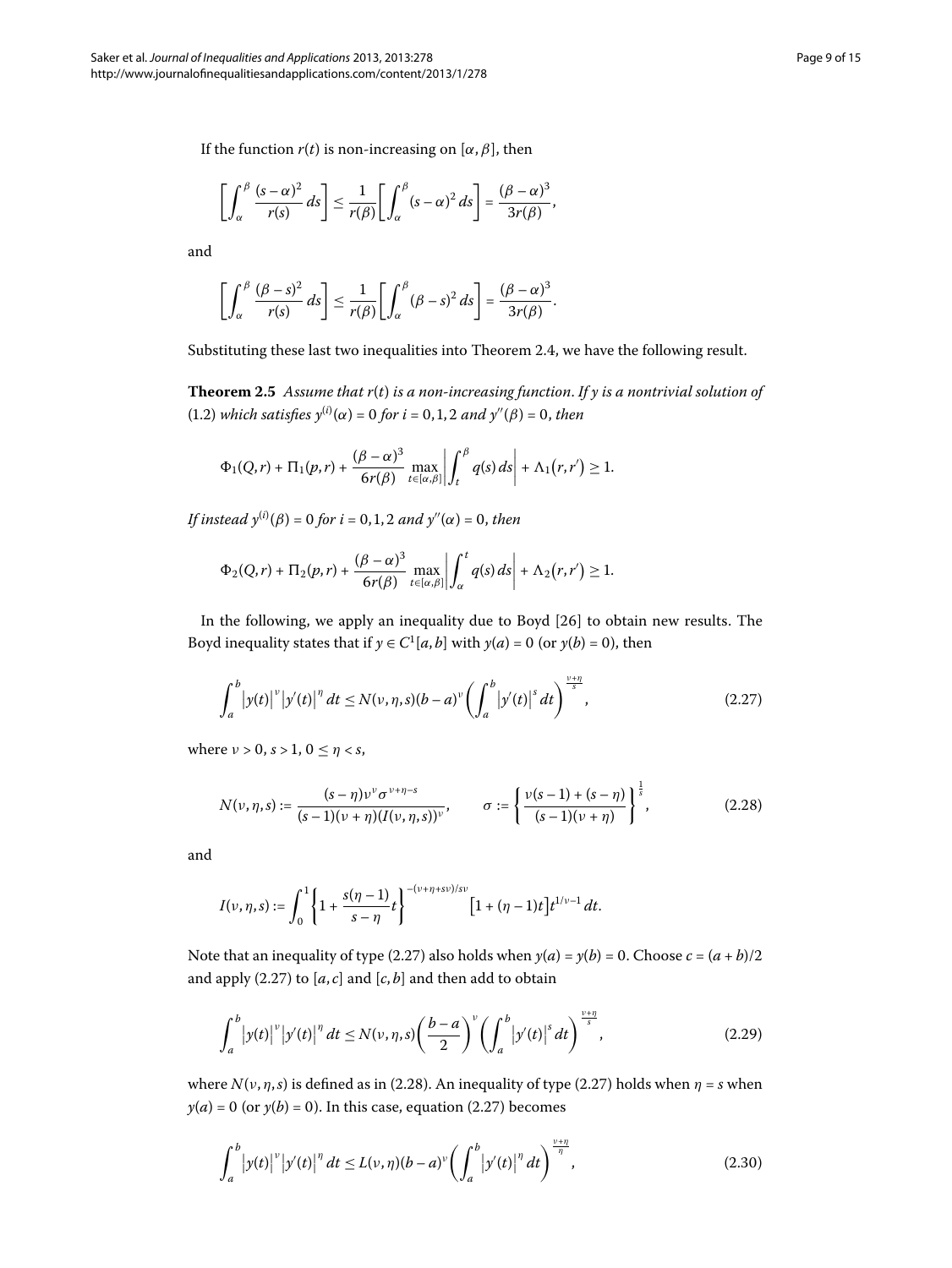where

$$
L(\nu,\eta) := \frac{\eta \nu^{\eta}}{\nu + \eta} \left(\frac{\nu}{\nu + \eta}\right)^{\frac{\nu}{\eta}} \left(\frac{\Gamma(\frac{\eta + 1}{\eta} + \frac{1}{\nu})}{\Gamma(\frac{\eta + 1}{\eta})\Gamma(\frac{1}{\nu})}\right)^{\nu},\tag{2.31}
$$

and  $\Gamma$  is the gamma function. To apply (2.30) on the term

$$
\int_{\alpha}^{\beta} |Q(t)| |y'(t)| |y''(t)| dt,
$$

we first apply the Schwarz inequality

<span id="page-9-1"></span>
$$
\int_{\alpha}^{\beta} \left| f(t)g(t) \right| dt \leq \left( \int_{\alpha}^{\beta} \left| f(t) \right|^2 dt \right)^{\frac{1}{2}} \times \left( \int_{\alpha}^{\beta} \left| g(t) \right|^2 dt \right)^{\frac{1}{2}} \tag{2.32}
$$

to get that

<span id="page-9-0"></span>
$$
\int_{\alpha}^{\beta} |Q(t)| |y'(t)| |y''(t)| dt \leq \left( \int_{\alpha}^{\beta} |Q(t)|^2 dt \right)^{\frac{1}{2}} \left( \int_{\alpha}^{\beta} |y'(t)|^2 |y''(t)|^2 dt \right)^{\frac{1}{2}}.
$$
 (2.33)

Now, we apply the inequality (2.30) on the integral  $\int_{\alpha}^{\beta} |y'(t)|^2 |y''(t)|^2 dt$  with  $\nu = \eta = 2$  (note that  $y'(\alpha) = 0$ ). This gives us that

$$
\int_{\alpha}^{\beta} |y'(t)|^2 |y''(t)|^2 dt \le \frac{4(\beta - \alpha)^2}{\pi^2 r^2(\beta)} \left[ \int_{\alpha}^{\beta} r(t) |y''(t)|^2 dt \right]^2,
$$
\n(2.34)

where we assumed that  $r(t)$  is a non-increasing function. Substituting (2.34) into (2.33), we have

$$
\int_{\alpha}^{\beta} |Q(t)| |y'(t)| |y''(t)| dt
$$
  
\n
$$
\leq \frac{2}{\pi} \frac{(\beta - \alpha)}{r(\beta)} \left( \int_{\alpha}^{\beta} |Q(t)|^2 dt \right)^{\frac{1}{2}} \int_{\alpha}^{\beta} r(t) |y''(t)|^2 dt.
$$

Applying the inequality (2.6) on the integral  $\int_{\alpha}^{\beta} r(t)|y''(t)|^2 dt$ , where  $y''(\alpha) = 0 = y''(\beta)$ , we see that

<span id="page-9-2"></span>
$$
\int_{\alpha}^{\beta} r(t) \big|y''(t)\big|^2 dt \leq A^2(r) \int_{\alpha}^{\beta} r(t) \big|y'''(t)\big|^2 dt.
$$

This implies that

$$
\int_{\alpha}^{\beta} |Q(t)| |y'(t)| |y''(t)| dt
$$
\n
$$
\leq \frac{2}{\pi} \frac{(\beta - \alpha)}{r(\beta)} A^2(r) \left( \int_{\alpha}^{\beta} |Q(t)|^2 dt \right)^{\frac{1}{2}} \int_{\alpha}^{\beta} r(t) |y'''(t)|^2 dt, \tag{2.35}
$$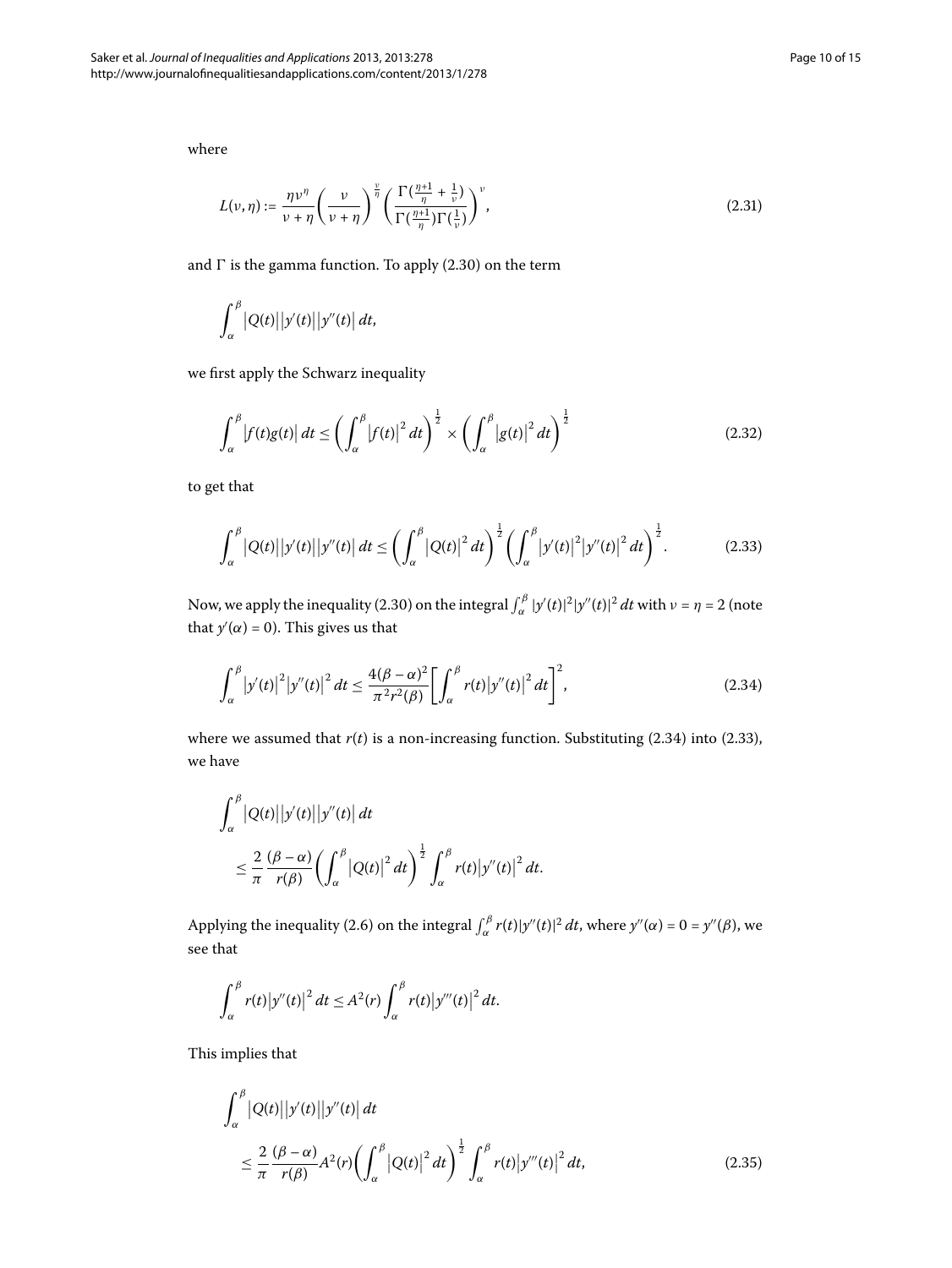where  $Q(t) = \int_t^\beta q(s) ds$ . If we replace  $y'(\alpha) = 0$  by  $y'(\beta) = 0$ , then (2.35) becomes

<span id="page-10-0"></span>
$$
\int_{\alpha}^{\beta} |Q(t)| |y'(t)| |y''(t)| dt
$$
\n
$$
\leq \frac{2}{\pi} \frac{(\beta - \alpha)}{r(\beta)} A^2(r) \left( \int_{\alpha}^{\beta} |Q(t)|^2 dt \right)^{\frac{1}{2}} \int_{\alpha}^{\beta} r(t) |y'''(t)|^2 dt, \tag{2.36}
$$

<span id="page-10-1"></span>where  $Q(t) = \int_{\alpha}^{t} q(s) ds$ .

Using the inequalities  $(2.34)$  $(2.34)$  $(2.34)$  and  $(2.36)$  and proceeding as in the proof of Theorem 2.4, we obtain the following result.

**Theorem 2.6** Assume that  $r(t)$  is a non-increasing function. If y is a nontrivial solution of (1[.](#page-1-0)2) *such that*  $y^{(i)}(\alpha) = 0$  *for i* = 0, 1, 2 *and*  $y''(\beta) = 0$ *, then* 

$$
\Phi_1(Q,r)+\Pi_1(p,r)+\Lambda_1(r,r')+\frac{2}{\pi}\frac{(\beta-\alpha)}{r(\beta)}A^2(r)\bigg(\int_\alpha^\beta\big|Q(t)\big|^2\,dt\bigg)^{\frac{1}{2}}\geq 1,
$$

*where*  $Q(t) = \int_{t}^{\beta} q(s) ds$ . *If instead*  $y^{(i)}(\beta) = 0$  for  $i = 0, 1, 2$  and  $y''(\alpha) = 0$ , then

$$
\Phi_2(Q,r)+\Pi_2(p,r)+\Lambda_2\big(r,r'\big)+\frac{2}{\pi}\frac{(\beta-\alpha)}{r(\beta)}A^2(r)\bigg(\int_\alpha^\beta\big|Q(t)\big|^2\,dt\bigg)^{\frac{1}{2}}\geq 1,
$$

*where*  $Q(t) = \int_{\alpha}^{t} q(s) ds$ .

**Remark 1** In Theorem 2.6, if  $y'(\alpha) = y'(\beta)$ , then the term  $\frac{2}{\pi} \frac{(\beta-\alpha)}{r(\beta)}$  changes to  $\sqrt{\frac{1}{\pi} \frac{(\beta-\alpha)}{r(\beta)}}$ . We note also that the inequalities in Theorem 2[.](#page-10-1)6 hold for any antiderivative *Q*. Note

$$
Q^* = \inf_k \int_{\alpha}^{\beta} \left( Q(t) + k \right)^2 dt = \int_{\alpha}^{\beta} Q^2(t) dt - \frac{1}{\beta - \alpha} \left( \int_{\alpha}^{\beta} Q(t) dt \right)^2,
$$

the minimum being attained at  $k = \frac{-1}{\beta - \alpha} \int_\alpha^\beta Q(t) \, dt.$  $k = \frac{-1}{\beta - \alpha} \int_\alpha^\beta Q(t) \, dt.$  Now, one can use this in Theorem 2.6 to obtain the following.

**Corollary 2[.](#page-10-1)1** Assume that the hypotheses of Theorem 2.6 hold. If  $y^{(i)}(\alpha) = 0$  for  $i = 0, 1, 2$ *and y"* (β) = 0, *then* 

$$
\Phi_1(Q,r) + \Pi_1(p,r) + \Lambda_1(r,r') + \frac{2}{\pi} \frac{(\beta - \alpha)}{r(\beta)} A^2(r) (Q^*)^{\frac{1}{2}} \geq 1.
$$

<span id="page-10-3"></span>If instead  $y^{(i)}(\beta) = 0$  for  $i = 0, 1, 2$  and  $y''(\alpha) = 0$ , then

<span id="page-10-2"></span>
$$
\Phi_2(Q,r) + \Pi_2(p,r) + \Lambda_2(r,r') + \frac{2}{\pi} \frac{(\beta - \alpha)}{r(\beta)} A^2(r) (Q^*)^{\frac{1}{2}} \geq 1.
$$

**Theorem 2.7** Suppose that y is a nontrivial solution of  $(1.2)$  and  $O(t)$  is the antiderivative *of q*. *If*

$$
y(\alpha) = y'(\alpha) = y(\beta) = y'(\beta) = 0,\tag{2.37}
$$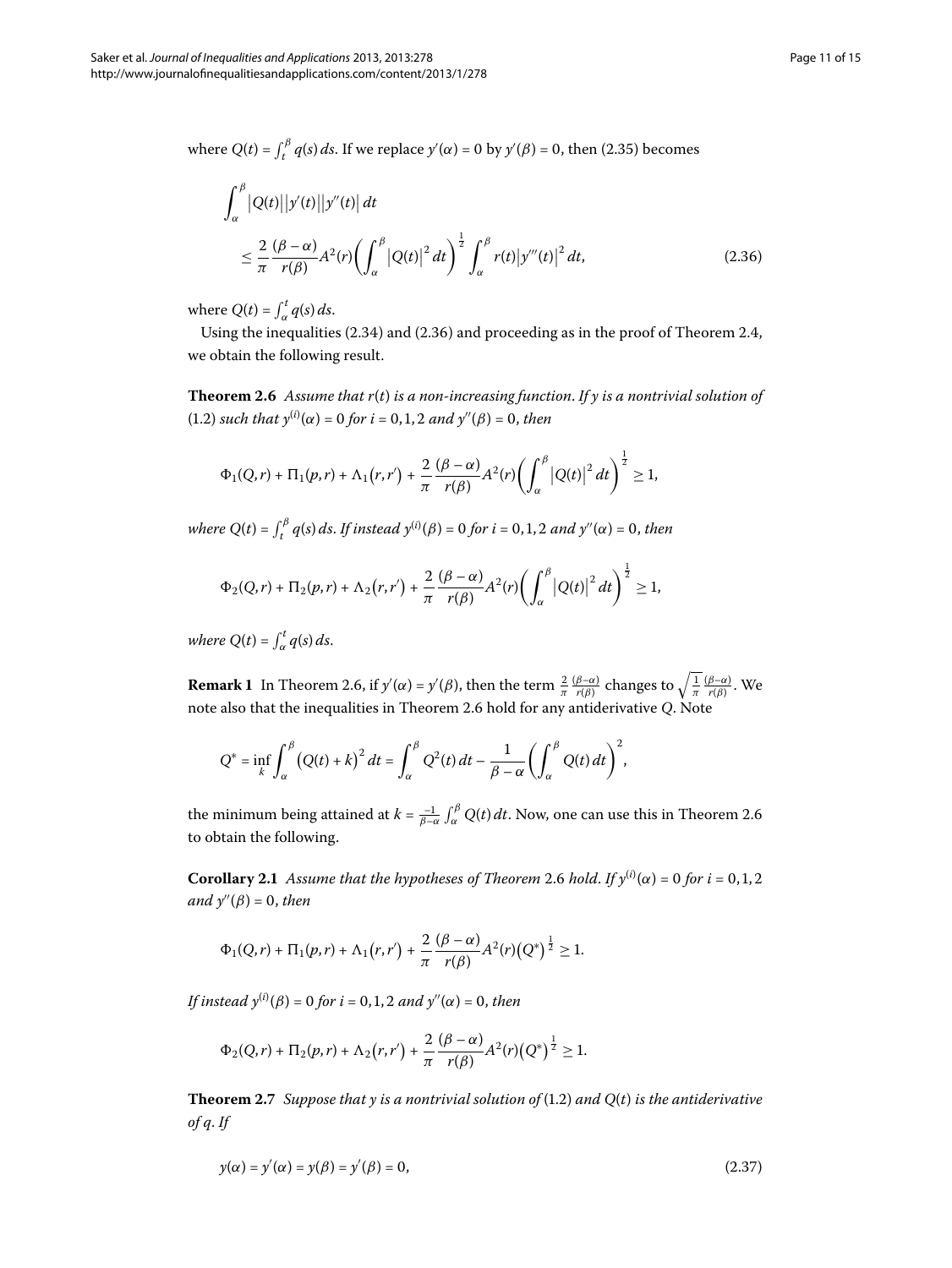*then*

<span id="page-11-4"></span>
$$
4A2(r) + \max_{t \in [\alpha,\beta]} |Q(t)| \int_{\alpha}^{\beta} \frac{(s-\alpha)^2}{r(s)} ds \ge 1,
$$
\n(2.38)

*where A is defined as in (2[.](#page-4-5)9).* 

*Proof* Multiplying (1.2) by  $y(t)$  and integrating by parts the left-hand side twice and using  $(2.37)$ , we have

<span id="page-11-2"></span>
$$
\int_{\alpha}^{\beta} r(t) |y''(t)|^2 dt = \int_{\alpha}^{\beta} (p(t)y'(t))' y(t) dt - \int_{\alpha}^{\beta} q(t)y^2 dt.
$$
 (2.39)

Using the assumption  $Q'(t) = q(t)$ , we get that

$$
\int_{\alpha}^{\beta} r(t) |y''(t)|^2 dt = \int_{\alpha}^{\beta} (p(t)y'(t))' y(t) dt - \int_{\alpha}^{\beta} Q'(t) y^2(t) dt.
$$
 (2.40)

Integrating by parts the term  $\int_{\alpha}^{\beta} Q'(t) y^2(t) \, dt$ , we see that

<span id="page-11-0"></span>
$$
\int_{\alpha}^{\beta} Q'(t)y^2(t) dt = Q(t)y^2(t)|_{\alpha}^{\beta} - 2 \int_{\alpha}^{\beta} Q(t)y(t)y'(t) dt.
$$

Using the assumption  $y(\alpha) = y(\beta) = 0$ , we see that

$$
\int_{\alpha}^{\beta} Q'(t) y^2(t) dt = -2 \int_{\alpha}^{\beta} Q(t) y(t) y'(t) dt.
$$
 (2.41)

Integrating by parts the term  $\int_{\alpha}^{\beta} (p(t)y'(t))' y(t) dt$ , we see that

<span id="page-11-1"></span>
$$
\int_{\alpha}^{\beta} (p(t)y'(t))' y(t) dt = p(t)y'(t)y(t)|_{\alpha}^{\beta} - \int_{\alpha}^{\beta} p(t)(y'(t))^{2} dt.
$$

Using the assumption  $y(\alpha) = y(\beta) = 0$ , we see that

<span id="page-11-3"></span>
$$
\int_{\alpha}^{\beta} (p(t)y'(t))' y(t) dt = - \int_{\alpha}^{\beta} p(t) (y'(t))^{2} dt.
$$
 (2.42)

Substituting  $(2.41)$  $(2.41)$  $(2.41)$  and  $(2.42)$  into  $(2.40)$ , we have

$$
\int_{\alpha}^{\beta} r(t) |y''(t)|^2 dt \le \int_{\alpha}^{\beta} |p(t)| |y'(t)|^2 dt + 2 \int_{\alpha}^{\beta} |Q(t)| |y(t)| |y'(t)| dt.
$$
 (2.43)

Applying the inequality  $(2.25)$  on the integral

$$
\int_{\alpha}^{\beta} |Q(t)| |y(t)| |y'(t)| dt,
$$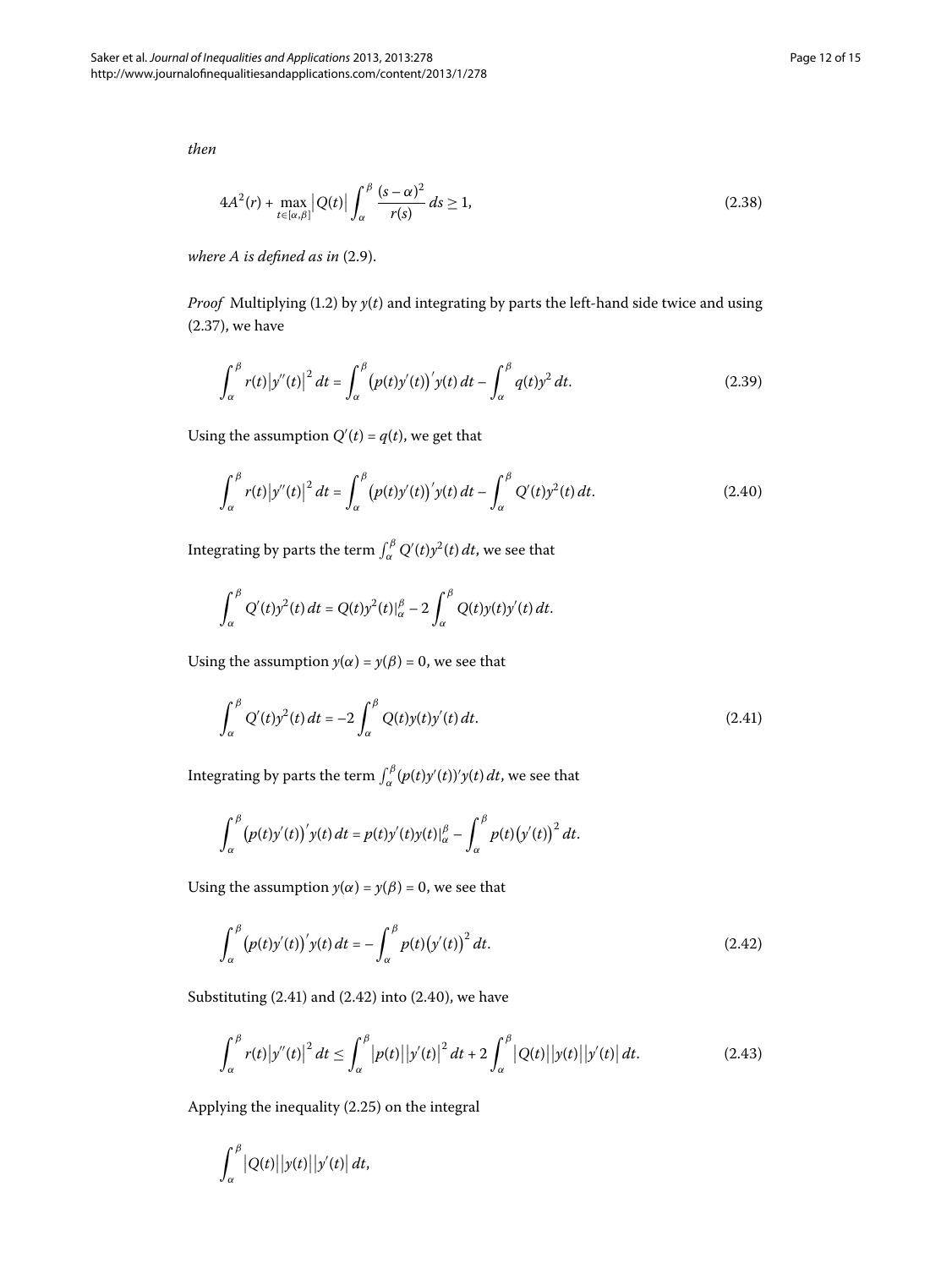with  $c(t) = Q(t)$ ,  $k = 0$  and  $n = 2$ , we see that

$$
\int_{\alpha}^{\beta} |Q(t)| |y(t)| |y'(t)| dt
$$
\n
$$
\leq \frac{1}{2} \max_{t \in [\alpha, \beta]} |Q(t)| \int_{\alpha}^{\beta} \frac{(s - \alpha)^2}{r(s)} ds \left[ \int_{\alpha}^{\beta} r(t) |y''(t)|^2 dt \right],
$$
\n(2.44)

where  $y(\alpha) = y'(\alpha) = 0$ [.](#page-3-0) Applying the inequality (2.6), we see that

$$
\int_{\alpha}^{\beta} |p(t)| |y'(t)|^2 dt \le 4A^2(r) \int_{\alpha}^{\beta} r(t) |y''(t)|^2 dt.
$$
 (2.45)

Substituting  $(2.44)$  $(2.44)$  $(2.44)$  and  $(2.45)$  into  $(2.43)$ , we have

$$
4A^2(r) + \max_{t \in [\alpha,\beta]} |Q(t)| \int_{\alpha}^{\beta} \frac{(s-\alpha)^2}{r(s)} ds \ge 1,
$$

which is the desired inequality (2.38). The proof is complete.  $\Box$ 

<span id="page-12-3"></span>**Remark 2** One could consider the condition  $y(\beta) = y'(\beta) = 0$  instead of  $y(\alpha) = y'(\alpha) = 0$ in the proof of Theorem 2[.](#page-12-3)8. In this case, the term  $P_1(t) = \int_{\alpha}^{t} \frac{1}{r(s)} ds$  is replaced by  $P_2(t) =$ *f*<sub>*t*</sub><sup>*β*</sup>  $\frac{1}{r(s)}$ *ds*, and also the term  $\int_{\alpha}^{\beta} \frac{(s-\alpha)^2}{r(s)} ds$  is replaced by  $\int_{\alpha}^{\beta} \frac{(\beta-s)^2}{r(s)} ds$ .

By using max<sub>*t*∈[ $\alpha$ </sub>, $\beta$ ] | $p(t)$ | instead of  $p(t)$  in the proof of Theorem 2[.](#page-10-3)7, we have the following result.

**Theorem 2.8** Suppose that y is a nontrivial solution of  $(1.2)$  and  $Q(t)$  is the antiderivative  $of$   $q(t)$ . *If*  $y(\alpha) = y'(\alpha) = y(\beta) = y'(\beta) = 0$ , then

$$
4 \max_{t \in [\alpha,\beta]} |p(t)| \frac{(\beta - \alpha)^2}{3} + \max_{t \in [\alpha,\beta]} |Q(t)| \frac{(\beta - \alpha)^3}{6r(\beta)} \ge 1,
$$
\n(2.46)

*where A is defined as in*  $(2.9)$  $(2.9)$  $(2.9)$ *.* 

<span id="page-12-0"></span>**Remark 3** The contrapositive of the results in Theorems 2[.](#page-12-3)7 and 2.8 yields sufficient conditions for  $(2, 2)$ -disconjugacy of equation  $(1.2)$ .

**Remark 4** One can consider the boundary conditions  $y(\alpha) = y'(\alpha) = y''(\beta) = r(\beta)y'''(\beta)$  –  $p(\beta)$ y'( $\beta$ ) = 0, which correspond to a beam hinged or supported at both ends. The proof is similar to the proof of Theorem 2.7. The details are left to the interested reader.

#### **3 Examples**

The following examples illustrate the results.

**Example 1** Consider the equation

<span id="page-12-4"></span>
$$
\left(\frac{1}{t}y''(t)\right)'' + A\cos(\gamma t)y(t) = 0, \quad 0 < \alpha \le t \le \beta,\tag{3.1}
$$

<span id="page-12-5"></span><span id="page-12-2"></span><span id="page-12-1"></span>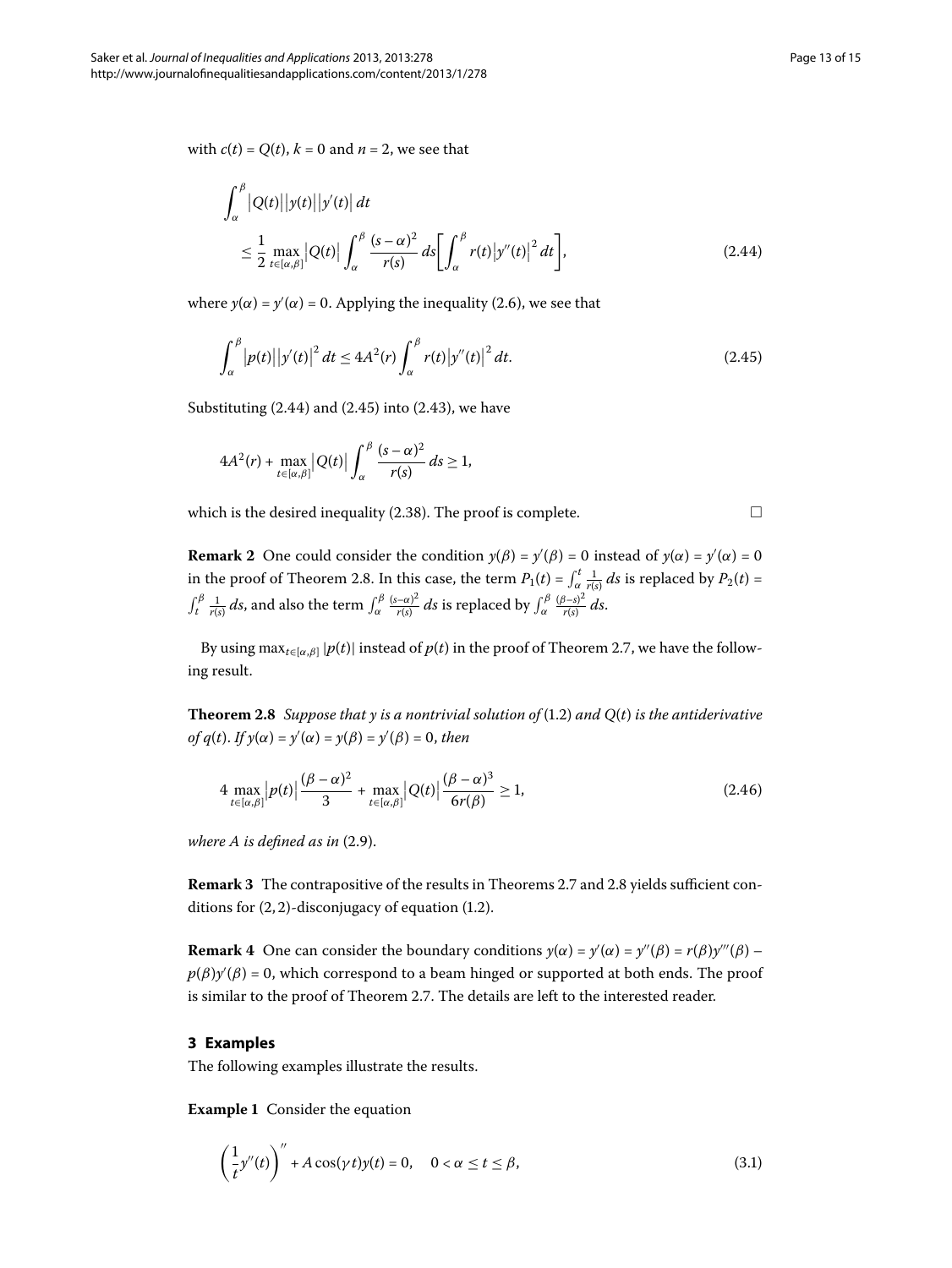where *A* and *γ* are positive constants. If  $y(t)$  is a solution of (3.1) with  $y^{(i)}(α) = y^{(i)}(β) = 0$ for  $i = 0, 1$ , then the condition  $(2.46)$  $(2.46)$  $(2.46)$  of Theorem 2.8 reads

$$
\max_{t\in[\alpha,\beta]}|Q(t)|\frac{\beta(\beta-\alpha)^3}{6}\geq 1,
$$

*i.e.*

$$
\frac{A}{\gamma} \left[ \frac{\beta(\beta - \alpha)^3}{6} \right] \ge 1.
$$

**Example 2** Consider the equation

$$
y^{(4)}(t) + \lambda \cos(\gamma t)y(t) = 0, \quad 0 \le t \le \beta,
$$
\n(3.2)

where *λ* and *α* are positive constants, with  $y^{(i)}(0) = 0$ , for  $i = 0, 1, 2$  and  $y''(β) = 0$ . Then Theorem 2[.](#page-4-4)2 gives us that

$$
\frac{1}{8} \left[ \int_{\alpha}^{\beta} Q^2(t) \left[ \int_t^{\beta} (s-t)^4 ds \right] dt \right] = \frac{1}{40} \int_0^{\beta} \frac{\lambda^2}{\gamma^2} \int_0^{\beta} \sin^2(\gamma t) (\beta - t)^5 dt \ge 1,
$$

so

$$
\frac{\lambda^2 \beta^5}{40 \gamma^2} \ge \frac{1}{40} \int_0^\beta \frac{\lambda^2}{\gamma^2} \int_0^\beta \sin^2(\gamma t) (\beta - t)^5 dt \ge 1,
$$

*i.e.*

<span id="page-13-2"></span><span id="page-13-1"></span>
$$
\beta > \left(\frac{40}{\lambda^2}\right)^{\frac{1}{5}}\gamma^{\frac{2}{5}}.
$$

From this we conclude that the interval of disconjugacy is bounded below by constant times  $\gamma^{\frac{2}{5}}$  for  $\gamma \ge 1$ , *i.e.*, if  $[0, \beta)$  is the interval of disconjugacy, then  $\beta < (\frac{40}{\lambda^2})^{\frac{1}{5}} \gamma^{\frac{2}{5}}$ .

#### <span id="page-13-3"></span><span id="page-13-0"></span>**Competing interests**

The authors declare that they have no competing interest.

#### **Authors' contributions**

<span id="page-13-4"></span>Each author contributed equally to the paper. All authors read and approved the final version.

#### <span id="page-13-5"></span>**Author details**

<span id="page-13-6"></span><sup>1</sup>Department of Mathematics, Faculty of Science, Mansoura University, Mansoura, 35516, Egypt. <sup>2</sup>Department of Mathematics, Texas A&M University-Kingsville, Kingsville, Texas 78363, USA. 3Department of Mathematics, Faculty of Science, King Abdulaziz University, Jeddah, 21589, Saudi Arabia. 4School of Mathematics, Statistics and Applied Mathematics, National University of Ireland, Galway, Ireland.

#### Received: 14 March 2013 Accepted: 11 May 2013 Published: 3 June 2013

#### **References**

- 1. Courant, R, Hilbert, D: Methods of Mathematical Physics, vol. I. Wiley, New York (1989)
- 2. Zill, DG, Wright, WS, Cullen, MR: Advanced Engineering Mathematics, 4th edn. Jones & Bartlett, Boston (2011)
- 3. Ahmad, S: Asymptotic properties of linear fourth order differential equations. Proc. Am. Math. Soc. 59, 45-51 (1976)
- 4. Amara, J, Vladimirov, AA: On oscillation of eigenfunctions of fourth order problem with spectral parameters in the boundary conditions. J. Math. Sci. 150, 2317-2325 (2008)
- 5. Amara, J: Oscillation for fourth-order differential equations with middle term. Math. Nachr. 285, 42-46 (2012)